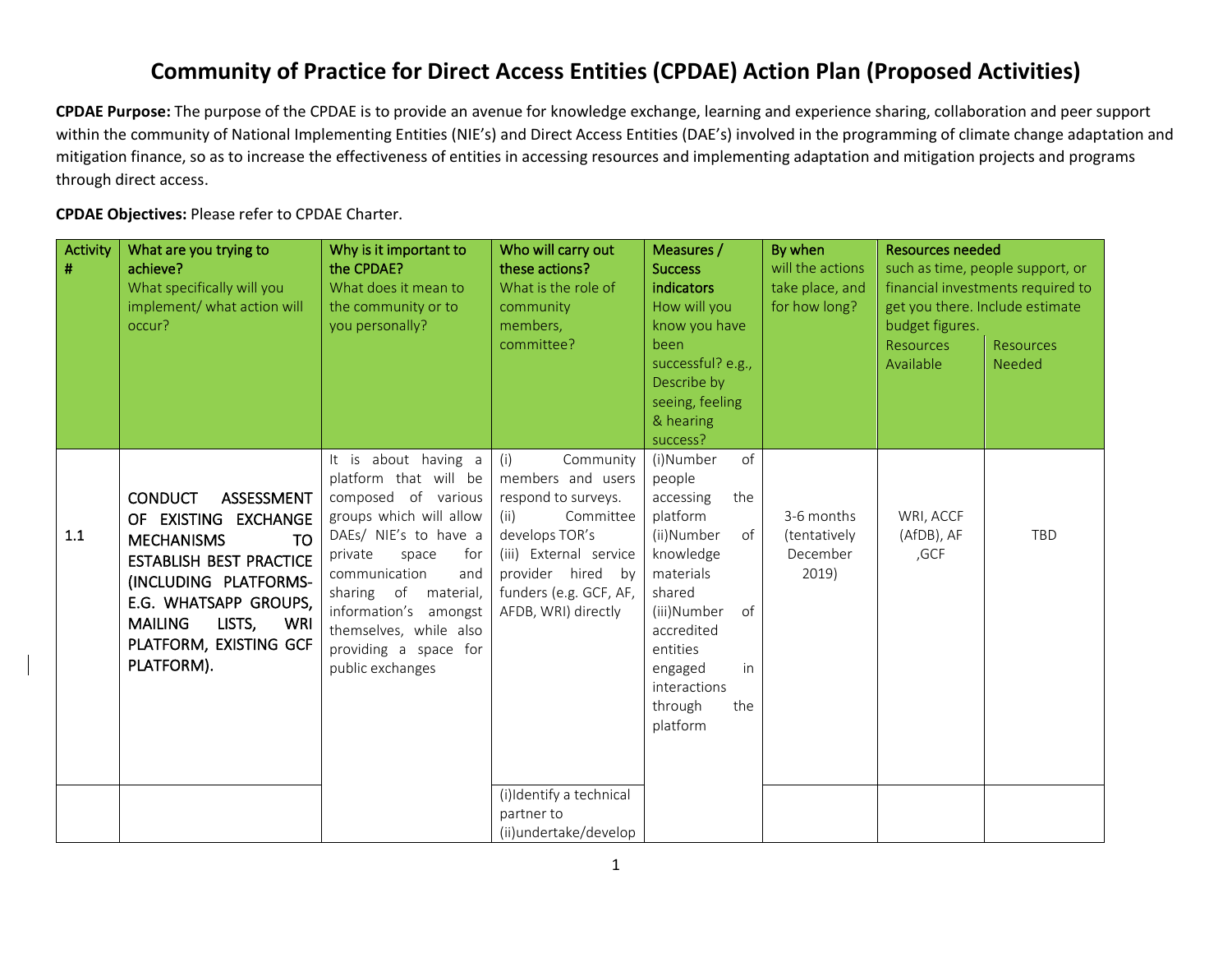| 1.2         | <b>ADAPTATION OF THE</b><br><b>WRI/DCAP PLATFORM</b><br><b>BASED ON SURVEY AND</b><br>ASSESSMENT RESULTS,<br>TO THE NECESSITIES OF<br>THE CPDAE.<br>This is the second part of the<br>SURVEY and depends on the<br>coordinations with GCF.<br>Aissata - end next week<br>comments / Emerson review<br>with the team / needs of<br>capacity building /<br>knowledge management<br>needs / the committee will<br>inform to the group. Aissata<br>will develop a survey. Needs<br>and constraints of a<br>knowledge platform. |                                                                                                                                                                                                                                                                                                                                | a platform using<br>existing free web<br>resources.<br>(iii)The community<br>members should take<br>greater ownership<br>and day to day<br>administration of the<br>platform |                                                                                                                                                                                                                             | 6-12 months                       | WRI, ACCF<br>(AfDB), AF<br>,GCF                                 | Technical<br>assistance to<br>improve the<br>platform<br><b>TBD</b> |
|-------------|----------------------------------------------------------------------------------------------------------------------------------------------------------------------------------------------------------------------------------------------------------------------------------------------------------------------------------------------------------------------------------------------------------------------------------------------------------------------------------------------------------------------------|--------------------------------------------------------------------------------------------------------------------------------------------------------------------------------------------------------------------------------------------------------------------------------------------------------------------------------|------------------------------------------------------------------------------------------------------------------------------------------------------------------------------|-----------------------------------------------------------------------------------------------------------------------------------------------------------------------------------------------------------------------------|-----------------------------------|-----------------------------------------------------------------|---------------------------------------------------------------------|
| 1.3<br>/2.1 | PEER TO PEER ACTIVITY:<br>PROMOTE DIALOGUES<br>OF ACCREDITATION -<br>$RE-$<br><b>ACCREDITATION</b><br>PROCESS,<br><b>FUNDING</b><br>PROPOSALS,<br><b>LEGAL</b><br>ARRANGEMENTS,<br><b>IMPLEMENTATION</b><br><b>OF</b><br>PROJECTS.                                                                                                                                                                                                                                                                                         | The aim is to enable<br>DAEs to work directly in<br>partnership with each<br>other, or with national<br>institutions that are in<br>the process of applying<br>for accreditation, to<br>share experiences,<br>collaborate on capacity<br>building initiatives and<br>development of concept<br>notes and funding<br>proposals. | <b>The</b><br>committee.<br>through this action<br>plan shall convey this<br>activity throughout its<br>tenure                                                               | (i)Number of<br>lessons learned<br>and best<br>practices<br>shared<br>(ii)Number of<br>interactions<br>between<br>operating DAEs<br>on one hand,<br>between<br>operating DAEs<br>and<br>"newcomers"<br>on the other<br>hand | During<br>the<br>workshops        | On-line survey<br>to identify<br>interests<br>Speed<br>dating's | TBD<br>(when & if<br>needed)                                        |
|             | <b>WORKSHOP</b><br><b>KNOWLEDGE</b><br>EXCHANGE (BY FUNDS<br><b>OR</b><br><b>BETWEEN</b>                                                                                                                                                                                                                                                                                                                                                                                                                                   | meetings<br>will<br>These<br>allow both for a direct<br>exchange of experiences<br>among DAEs, NIE's and<br>the development of a                                                                                                                                                                                               |                                                                                                                                                                              |                                                                                                                                                                                                                             | August (A&B)-<br>(for AF entities | Annual<br>meeting AF                                            |                                                                     |

2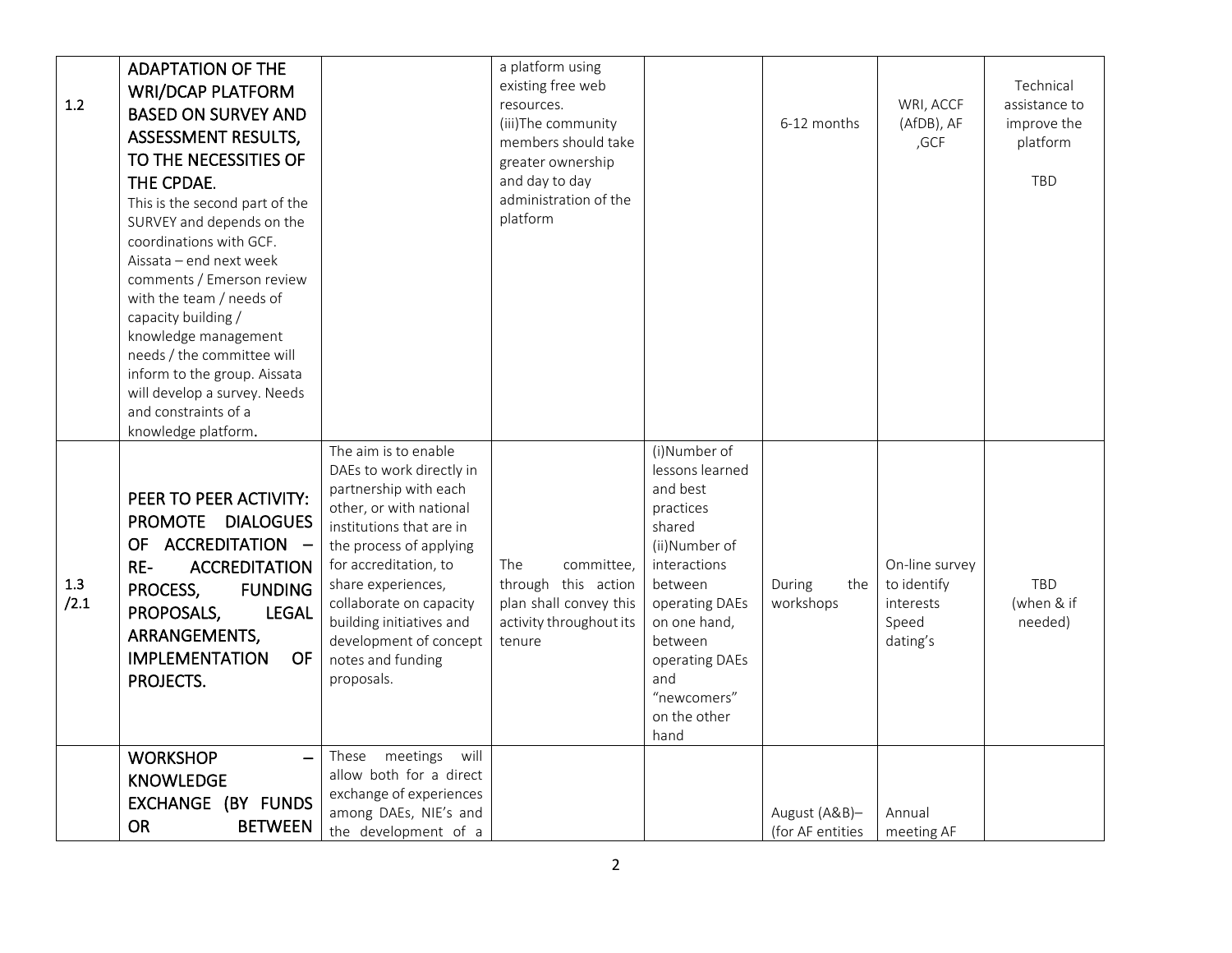| 1.4     | <b>COMMUNITY</b><br>MEMBERS):<br><b>BEST PRACTICES.</b><br><b>INNOVATION</b>                                                                                                                                                                              | community<br>of<br>true<br>practitioners, and would<br>provide a platform for<br>gathering of organized<br>feedback<br>and<br>suggestions from DAE's/                                                                                                    | The<br>committee<br>should<br>aim<br>to<br>achieve:<br>1. training events<br>2. Global workshops.<br>3.<br>Gather<br>key                            | (i)Number of<br>workshops<br>organized<br>(ii)Workshop<br>reports<br>(iii)Number of                  | but could GCF<br>entities in the<br>committee to<br>be brought?)<br>December | COP <sub>25</sub><br>On-line survey<br>to define the  | Tickets / DSA/<br>accommodation                                                               |
|---------|-----------------------------------------------------------------------------------------------------------------------------------------------------------------------------------------------------------------------------------------------------------|----------------------------------------------------------------------------------------------------------------------------------------------------------------------------------------------------------------------------------------------------------|-----------------------------------------------------------------------------------------------------------------------------------------------------|------------------------------------------------------------------------------------------------------|------------------------------------------------------------------------------|-------------------------------------------------------|-----------------------------------------------------------------------------------------------|
|         | <b>ACTIONS</b><br><b>GUIDELINES</b><br>$\bullet$<br><b>PARADIGM</b><br>SHIFT?<br>(NO WEBINARS)<br>$\bullet$<br>The survey will assess the                                                                                                                 | NIE's to inform the<br>board and secretariats<br>of the climate funds, and<br><b>UNFCCC</b><br>the<br>COP<br>negotiators.                                                                                                                                | information's,<br>challenges through<br>GCF/AF (NIE's/DAE's)<br>workshop, SB and<br>annual meetings<br>4. side event on the<br>sidelines of the COP | lessons learned<br>or best<br>practices<br>documented<br>and shared with<br>Funds and<br>negotiators | (Chile) 2019<br><b>March 2020</b>                                            | topics.                                               |                                                                                               |
|         | needs on capacity building.                                                                                                                                                                                                                               |                                                                                                                                                                                                                                                          |                                                                                                                                                     |                                                                                                      |                                                                              |                                                       |                                                                                               |
| $1.5\,$ | <b>CPDAE ANNUAL</b><br><b>MEETING</b>                                                                                                                                                                                                                     | An annual meeting to<br>analyze the CPDAE plan,<br>charter and to choose<br>the countries that will be<br>part of the Committee.<br>Additionally,<br>the<br>meeting should develop<br>recommendations<br>for<br>the funders from the<br>CPDAE community. | The<br>Committee<br>the<br>entrust<br>this<br>realization of<br>activity through the<br>support of the AF,<br>GCF and others.                       |                                                                                                      | June 2020                                                                    | Action plan                                           | Tickets /<br>accommodation                                                                    |
| 1.6     | <b>DISSEMINATION OF THE</b><br><b>CPDAE IN MEETINGS,</b><br><b>WORKSHOPS,</b><br><b>DEVELOP A</b><br>$\sim$<br><b>COMMUNICATION</b><br><b>AND</b><br><b>COORDINATION</b><br>STRATEGY.<br><b>WHAT IS THE</b><br>CPDAE?<br><b>HOW TO BECOME</b><br>A MEMBER | To invite new NIEs to be<br>part of the CPDAE                                                                                                                                                                                                            | Committee                                                                                                                                           | New members                                                                                          | During the<br>workshops                                                      | Meetings<br>already<br>established by<br>AF / GCF and | <b>TBD</b><br>(when & if<br>needed)<br>Technical<br>assistance to<br>develop the<br>strategy. |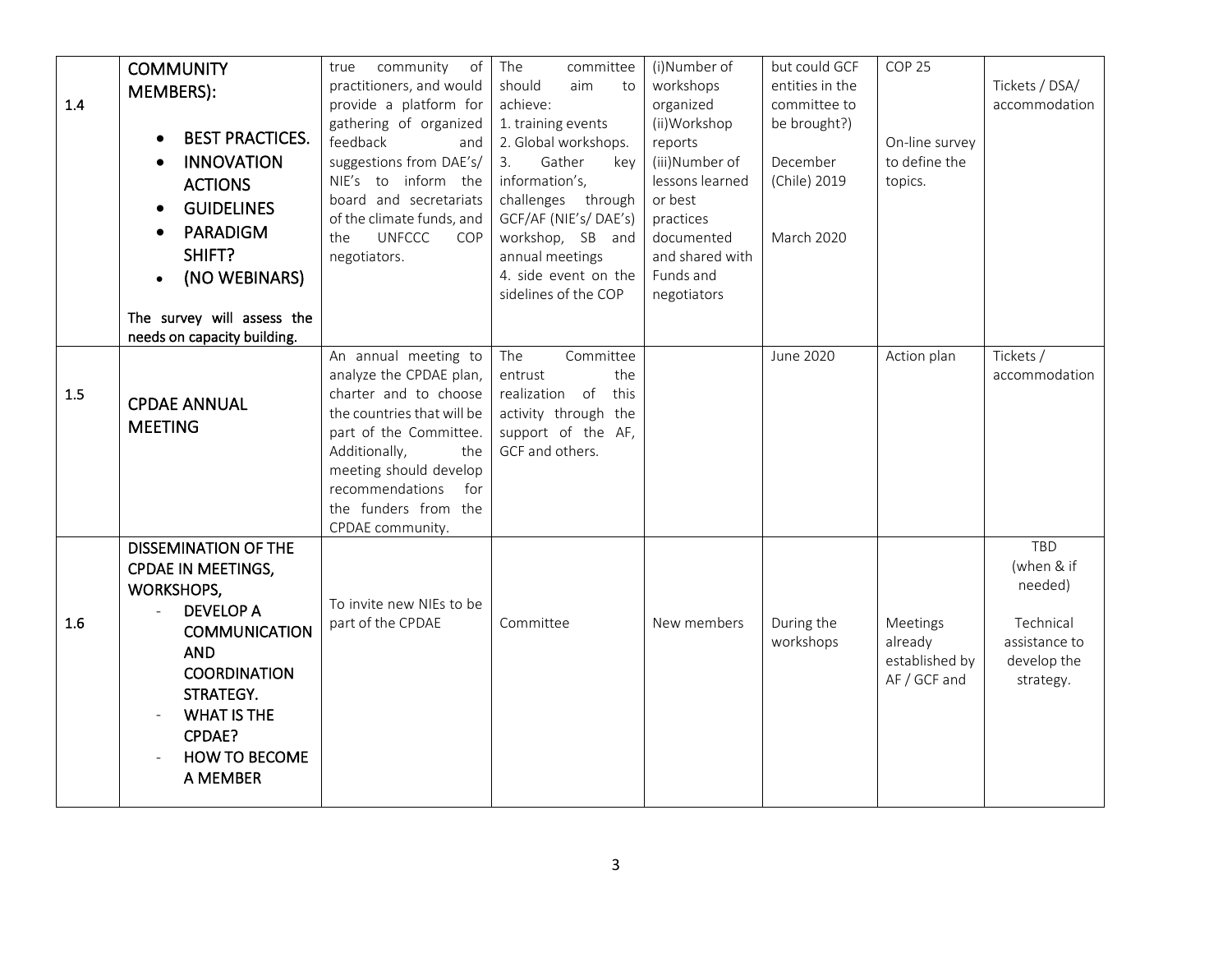| $1.7\,$<br>/2.2 | <b>REGULAR</b><br><b>COMMUNICATION AND</b><br><b>NEWSLETTER OF GCF</b><br><b>AND AF PROJECTS</b>                                                                                                                                                                                                                                                                          | The Bulletin allows the<br><b>DAES</b><br>to<br>share<br>knowledge ideas and<br>actions implemented.                                                                                                                                                                      | is<br>Committee<br>responsible<br>for<br>compiling<br>information<br>from<br>CPDAEs and sending<br>this to the Adaptation<br>Fund to edit and<br>circulate.                                                                                                                                                                                                                                                                                                                                                                                       |                                                                                                                                                                                                                                                                                                 | Regular<br>communication<br>and newsletter<br>of GCF, AF and<br>other<br>prospective<br>funds projects | The Bulletin<br>allows the<br>DAES to share<br>knowledge<br>ideas and<br>actions<br>implemented. | Committee is<br>responsible for<br>compiling<br>information<br>from CPDAEs<br>and sending this<br>to the<br>Adaptation<br>Fund to edit<br>and circulate. |
|-----------------|---------------------------------------------------------------------------------------------------------------------------------------------------------------------------------------------------------------------------------------------------------------------------------------------------------------------------------------------------------------------------|---------------------------------------------------------------------------------------------------------------------------------------------------------------------------------------------------------------------------------------------------------------------------|---------------------------------------------------------------------------------------------------------------------------------------------------------------------------------------------------------------------------------------------------------------------------------------------------------------------------------------------------------------------------------------------------------------------------------------------------------------------------------------------------------------------------------------------------|-------------------------------------------------------------------------------------------------------------------------------------------------------------------------------------------------------------------------------------------------------------------------------------------------|--------------------------------------------------------------------------------------------------------|--------------------------------------------------------------------------------------------------|----------------------------------------------------------------------------------------------------------------------------------------------------------|
| 2.              | <b>DEVELOPMENT OF A</b><br><b>CAPACITY BUILDING AND</b><br><b>TRAINING THROUGH A</b><br>PHASED APPROACH:<br>PHASE 1: IDENTIFICATION OF<br><b>CAPACITY NEEDS FOR</b><br><b>DEVELOPING ADAPTATION</b><br>AND MITIGATION PROJECTS<br>THAT WOULD BE SUITABLE<br>FOR FUNDING.<br><b>PHASE 2: CAPACITY</b><br><b>BUILDING FOR</b><br><b>MONITORING AND</b><br><b>EVALUATION</b> | These programs would<br>support the capacity<br>within DAEs themselves,<br>well<br>as<br>the<br>as<br>development of a roster<br>of certified experts to<br>support<br>national<br>institutions with<br>the<br>accreditation<br>and<br>project<br>development<br>process. | The<br>$\bullet$<br>Committee needs to<br>the<br>engage<br>Community to:<br>1. Identify training $\bullet$<br>needs to inform the<br>development<br>of<br>training and training<br>materials based on<br>these<br>2. Find additional<br>resources to finance<br>activities that are not<br>covered<br>Funder<br>$\bullet$<br>to<br>procure<br>service<br>provider to deliver<br>training based on the<br>vocalized needs of<br>the CPDAE.<br>The ACCF (AfDB) has<br>secured funding from<br>South<br>Korea<br>for<br>developing a TOT<br>program. | Number of<br>$\bullet$<br>training<br>sessions<br>organized<br>Number<br>and types<br>of training<br>materials<br>developed<br>Number of<br>$\bullet$<br><b>DAEs</b><br>benefiting<br>from<br>the<br><b>TOT</b><br>$\bullet$<br>Number of<br>positive<br>reviews<br>provided by<br>participants | 0-12 months                                                                                            | Same as above platform                                                                           |                                                                                                                                                          |
|                 |                                                                                                                                                                                                                                                                                                                                                                           | The aim is to enable<br>DAEs to work directly in<br>partnership with each<br>other, or with national<br>institutions that are in<br>the process of applying                                                                                                               | Community members<br>should<br>commit<br>themselves<br>to<br>lessons<br>document<br>best<br>learned<br>and<br>practices and share                                                                                                                                                                                                                                                                                                                                                                                                                 | Number<br>of<br>lessons learned                                                                                                                                                                                                                                                                 |                                                                                                        |                                                                                                  |                                                                                                                                                          |